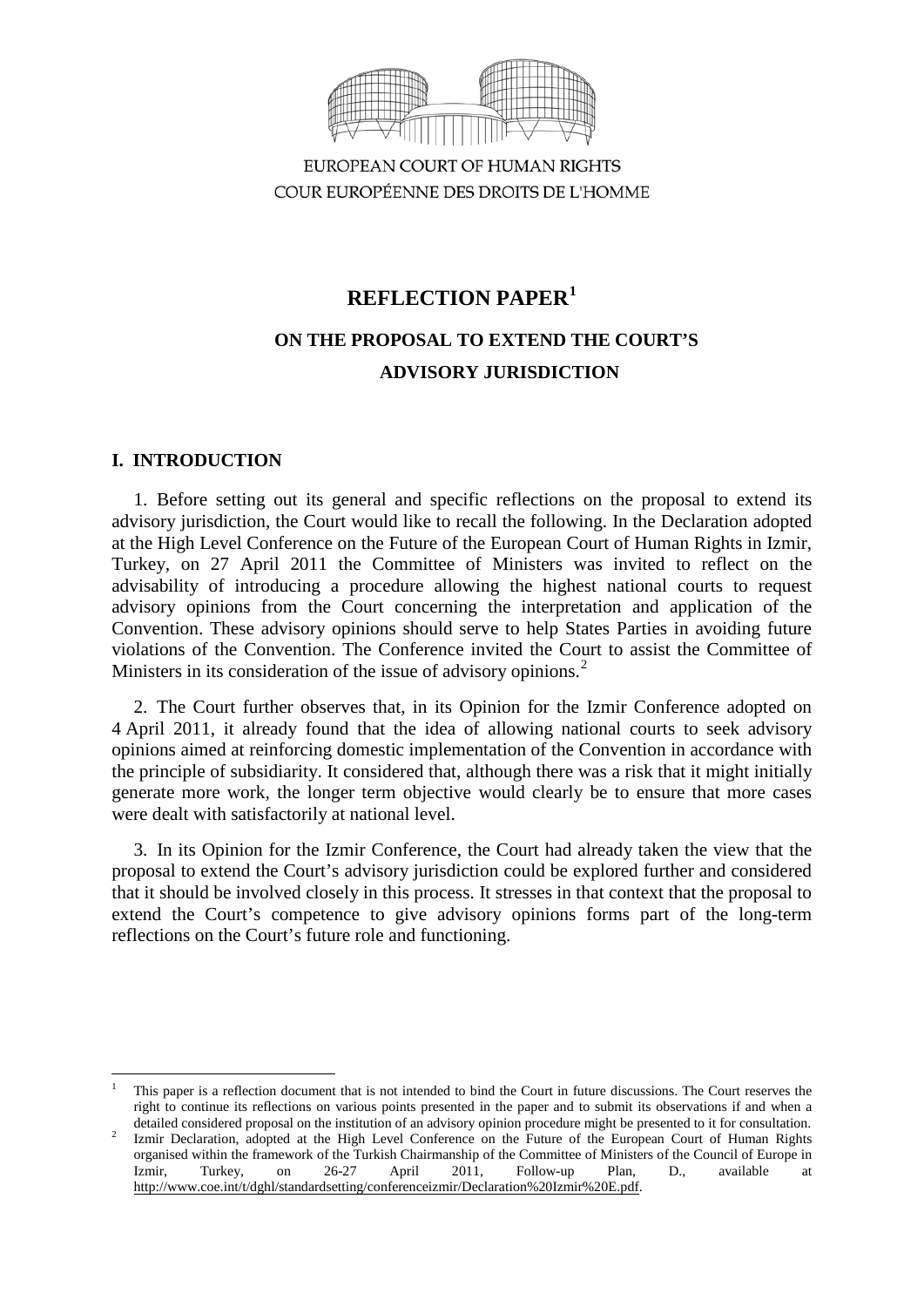# **II. GENERAL REFLECTIONS: OBJECTIVES AND IMPLICATIONS OF EXTENDING THE COURT'S ADVISORY JURISDICTION**

# *1. An institutionalised dialogue between domestic courts of last instance and the Court to reinforce their respective roles in human rights' protection*

4. Extending the Court's advisory jurisdiction so as to allow domestic courts of last instance to obtain an advisory opinion from the Court on questions concerning the interpretation of the Convention could serve to create an institutionalised dialogue between these domestic courts and the Court.<sup>[3](#page-1-0)</sup> This may reinforce both the role of the Court and its case-law and that of the domestic courts in protecting human rights.

5. It has been argued in the Wise Persons' Report of 2006 that an extended advisory jurisdiction would enhance the Court's "constitutional" role.<sup>[4](#page-1-1)</sup> This may be understood in the following manner. Advisory opinions provide an opportunity to develop the underlying principles of law in a manner that will speak to the legal systems of all the Contracting Parties.<sup>[5](#page-1-2)</sup> They may therefore be of comparable significance to the Court's leading judgments and foster a harmonious interpretation of the minimum standards set by the Convention rights and thus an effective protection of human rights throughout the Contracting States. They would provide an occasion to have a discussion on essential questions concerning the interpretation of the Convention in a possibly larger judicial forum. They could complement the existing pilot-judgment procedure (Rule [6](#page-1-3)1 of the Rules of Court) $6$  – without necessarily being limited to cases revealing structural or systemic problems in a Contracting State.<sup>[7](#page-1-4)</sup> The procedure would thus allow the Court to adopt a larger number of rulings on questions of principle and to set clearer standards for human rights protection in Europe.

6. It has further been submitted by those in favour of an extension of the Court's advisory jurisdiction that the institutionalised dialogue established by an advisory opinion procedure could serve to avoid controversies between domestic courts and this Court. As it would be for the domestic courts of last instance to implement the Court's advisory opinions, such a procedure could diminish any national susceptibilities with regard to the Court's case-law.[8](#page-1-5) This could promote the States' continuous support for guaranteeing an efficient Convention system.

7. Those in favour of extending the Court's jurisdiction to give advisory opinions stressed that the Court's authority could therefore be enhanced by that procedure. In their view, the Court notably did not appear to run a real risk of its authority being questioned by a domestic court not following its advisory opinion. It appeared rather unlikely that a domestic court asking for the Court's advice would subsequently not follow it.<sup>[9](#page-1-6)</sup> Others considered, on the contrary, that there was a risk that domestic courts would not follow a non-binding advisory opinion. In any event, the Court should still have jurisdiction following an individual

<span id="page-1-0"></span>Report of the Group of Wise Persons to the Committee of Ministers of 15 November 2006, doc. CM(2006)203, § 81; see also J.-P. Costa / P. Titiun, Les avis consultatifs devant la CEDH, Mélanges P. Tavernier (being published)  $\overline{3}$ 

<span id="page-1-1"></span><sup>&</sup>lt;sup>4</sup> See the Report of the Group of Wise Persons to the Committee of Ministers of 15 November 2006, doc. CM(2006)203,

<span id="page-1-2"></span><sup>§ 81.&</sup>lt;br>5 See also Michael O'Boyle, *The Convention system as a subsidiary source of law*, speech given at the conference on "The principle of subsidiarity" held in Skopje on 1-2 October 2010, p. 5 (manuscript).

<span id="page-1-3"></span>See the report presented by the Norwegian and Dutch experts to the DH-S-GDR, cited in document DH-GDR(2010)019, pp. 10-11.

<span id="page-1-5"></span><span id="page-1-4"></span>See II.3. below. 8 See also the report of the Norwegian and Dutch experts to the DH-S-GDR, cited in document DH-GDR(2010)019, pp. 10, 11 and the reference in footnote no. 4.

<span id="page-1-6"></span>See also the view presented by the Norwegian and Dutch experts to the DH-S-GDR, cited in document DH-GDR(2010)019, p. 11.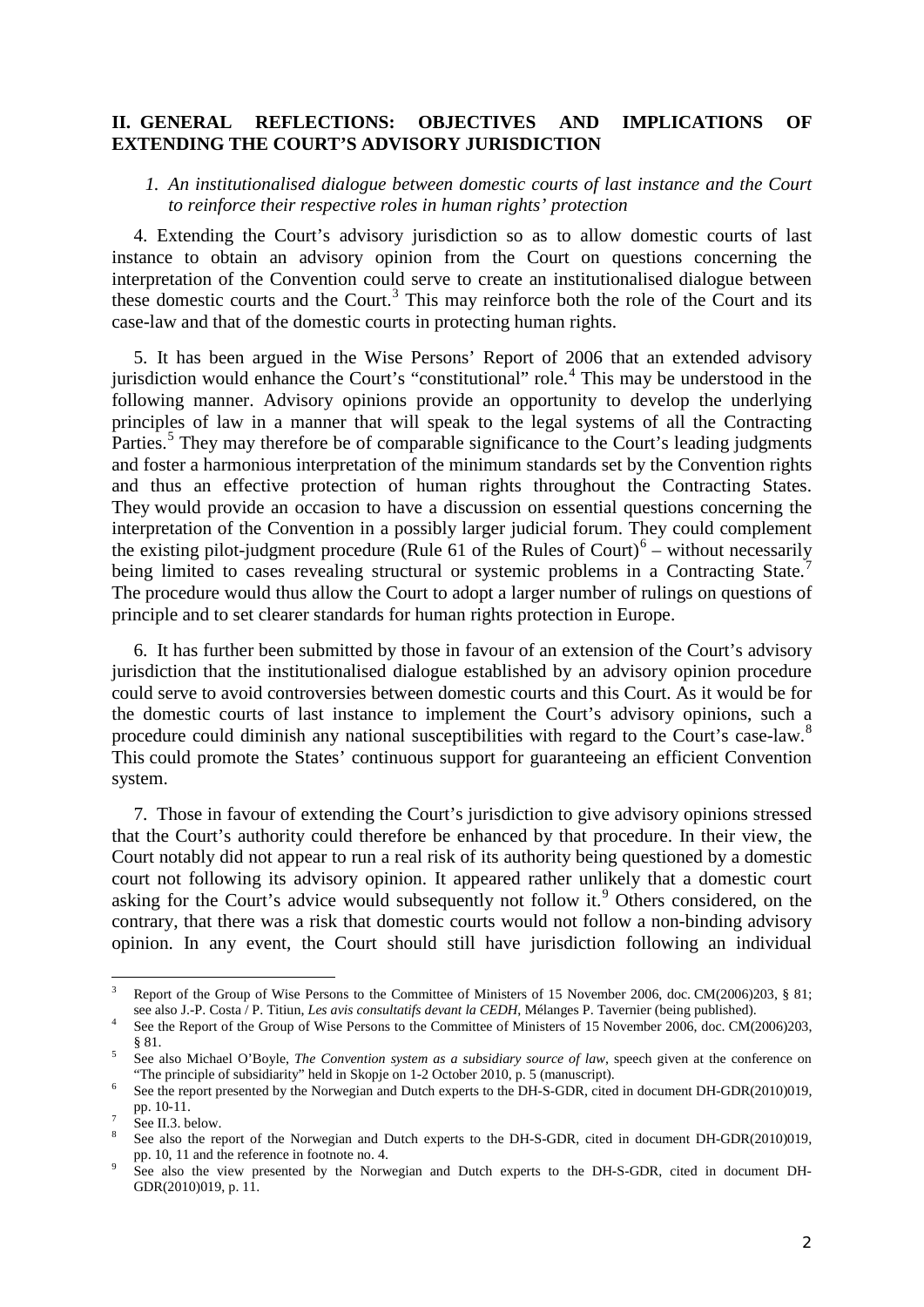application in the same case, as the right to individual petition should not be restricted by a new advisory opinion procedure.<sup>[10](#page-2-0)</sup>

8. Arguments in favour of the proposal to extend the Court's jurisdiction also comprised that, just as much as to the Court, an advisory opinion procedure could be beneficial to the domestic courts making use of it. The authority of the domestic courts ruling on a case following the Court's advisory opinion would equally be enhanced as those courts could decide the case on a solid basis in respect of the interpretation of the Convention. The likelihood that the parties accept their decision would be thereby increased.

9. As expressed in the Opinion of the Court for the Izmir Conference, an implementation of the Convention by the domestic courts in that manner would further emphasise their crucial role in applying the Convention and thus reinforce the principle of subsidiarity.<sup>[11](#page-2-1)</sup> An advisory opinion procedure would therefore fully be in line with the Action Plan agreed upon in the Interlaken Declaration of 19 February 2010. In that Declaration, the Conference stressed the joint responsibility of the State Parties and this Court in securing the rights set forth in the Convention. It pointed out that it was first and foremost the responsibility of the States to guarantee the implementation of the Convention rights.<sup>[12](#page-2-2)</sup> Having regard to the Court's current workload, a reinforcement of the national courts' role in applying the Convention is of the utmost importance and all tools working towards that end should be seriously examined.

10. Moreover, it was argued that following the European Union (EU)'s accession to the Convention, the Court of Justice of the EU (CJEU) could avail itself of the advisory opinion procedure, which could serve to guarantee the respect of the principle of autonomy of EU  $\mathrm{law}$ <sup>[13](#page-2-3)</sup>

11. It was objected to the proposal to extend the Court's advisory jurisdiction that requesting an advisory opinion from the Court would inevitably lead to delays in the proceedings before the domestic courts themselves. Those in favour of the proposal countered that these delays should not be very significant<sup>[14](#page-2-4)</sup> and that the overall resolution of the specific case would not be delayed in cases which would otherwise be dealt with later by the Court anyway following an individual application.<sup>[15](#page-2-5)</sup>

### *2. Implications for the Court's workload*

12. One of the main concerns with regard to an extension of the Court's advisory jurisdiction is that, instead of leading to the intended decrease in the number of cases pending before the Court, it would increase the Court's workload.<sup>[16](#page-2-6)</sup>

13. It is clear that introducing a new procedure before the Court will lead to a new group of cases pending before it that would not otherwise be presented at that stage. In that context,

<span id="page-2-0"></span> $10$  See II.6. below.

<span id="page-2-1"></span><sup>&</sup>lt;sup>11</sup> See Opinion of the Court for the Izmir Conference, adopted by the Plenary Court on 4 April 2011. See also the report presented by the Norwegian and Dutch experts to the DH-S-GDR, cited in document DH-GDR(2010)019, pp. 10, 11 and the reference in footnote no. 4.

<span id="page-2-2"></span><sup>&</sup>lt;sup>12</sup> See Interlaken Declaration, adopted at the High Level Conference on the Future of the European Court of Human Rights organised within the framework of the Swiss Chairmanship of the Committee of Ministers of the Council of Europe in Interlaken, Switzerland, on 18 / 19 February 2010, PP 6 and part B., §§ 4 and 9 of the Action Plan.

<span id="page-2-5"></span>

<span id="page-2-4"></span><span id="page-2-3"></span><sup>&</sup>lt;sup>13</sup> See also the reference in footnote no. 4.<br><sup>14</sup> See II.4.b.(ii) below.<br><sup>15</sup> See for this argument also the document presented by the Norwegian and Dutch experts to the DH-S-GDR, cited in document DH-GDR(2010)019, p. 11.<br><sup>16</sup> See also the report presented by the Norwegian and Dutch experts to the DH-S-GDR, cited in document DH-

<span id="page-2-6"></span>GDR(2010)019, p. 10.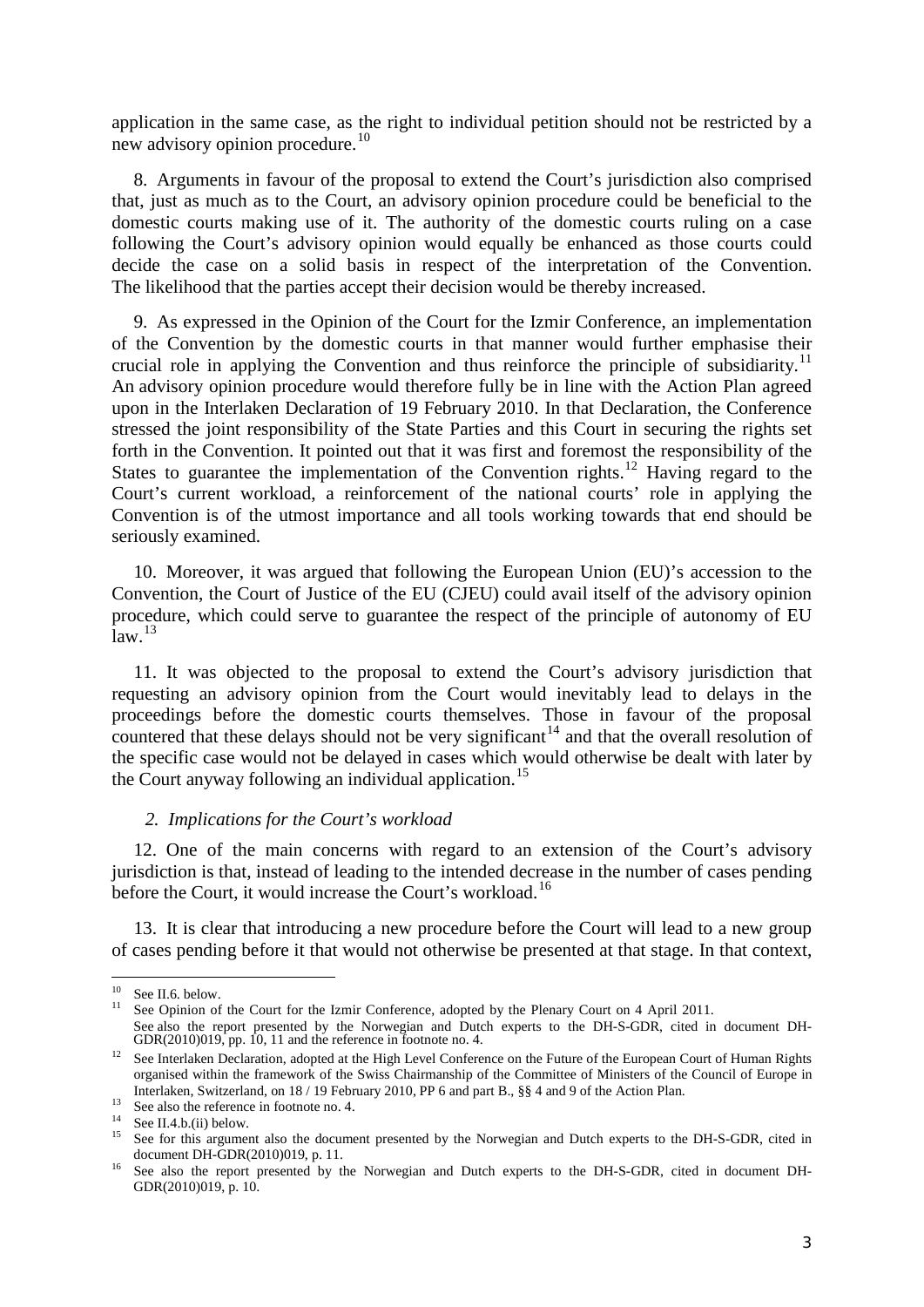it has to be borne in mind that the Court, and in particular the Grand Chamber which may be called upon to decide on requests for advisory opinions, is already facing a very heavy workload.

14. At the same time, it has been argued that, by giving guidance concerning the interpretation of the Convention while cases are still pending before the domestic courts, the Court would allow cases – which may end up at the Court anyway – to be settled already at national level. This would be particularly valuable in cases revealing structural or systemic problems, but would equally apply to other cases raising questions of principle or of general interest concerning the application of the Convention.<sup>[17](#page-3-0)</sup> The Court could clarify issues relating to the interpretation of the Convention at an early stage and thereby anticipate and prevent a possibly large number of individual applications raising the same issue from being lodged with it. An extended advisory jurisdiction, working in that manner, could, in sum and in a mid- or long-term perspective, help reduce the Court's workload, as was stressed notably in the Izmir Declaration.<sup>[18](#page-3-1)</sup>

15. Those opposed to an extension of the Court's advisory jurisdiction stressed, however, that it was difficult to foresee the use made of an extended advisory jurisdiction by domestic courts of last instance and thus the effect of it on the Court's workload. It was common ground that it would, therefore, be of the utmost importance, if the Court's advisory jurisdiction were extended, to design the new procedure in a manner enabling it to decrease the Court's workload in the long run.<sup>[19](#page-3-2)</sup>

16. It was further stressed in this context that the extension of the Court's advisory jurisdiction was envisaged and should be seen in the wider context of the reform of the Convention system and the future *long-term* role of the Court. It is clear that the key objective of that reform must be to increase the Court's effectiveness. An extended advisory jurisdiction would have to be set up in a way so as to guarantee that the beneficial effects of it, despite an initially increased workload – characteristic of every reform – would prevail in the long run. If this was done in a successful manner, it would be one of a number of procedural reforms, which could, once adopted, allow the Court to hand down more important rulings on questions of principle or of general interest relating to the interpretation and application of the Convention and at the same time reinforce the domestic courts' role in implementing the Convention.

# **III. SPECIFIC REFLECTIONS ON DIFFERENT ASPECTS OF THE PROPOSAL TO EXTEND THE COURT'S ADVISORY JURISDICTION**

### *1. Executive summary*

17. If the Court's advisory jurisdiction were extended, it should be shaped so as to comply best with the objectives set out above and should, in the long run, help reduce the Court's overall workload.

<span id="page-3-0"></span><sup>&</sup>lt;sup>17</sup> See also DH-GDR, document DH-GDR(2010)019, pp. 6, 9-10.

<span id="page-3-1"></span><sup>&</sup>lt;sup>18</sup> Izmir Declaration of 26-27 April 2011, ibid., Follow-up Plan, D.; see also J.-P. Costa / P. Titiun, *Les avis consultatifs devant la CEDH*, ibid.; and the report presented by the Norwegian and Dutch experts to the DH-S-GDR, cited in document DH-GDR(2010)019, p. 6.<br><sup>19</sup> See II. below; and the document presented by the Norwegian and Dutch experts to the DH-S-GDR, cited in document

<span id="page-3-2"></span>DH-GDR(2010)019, p. 10.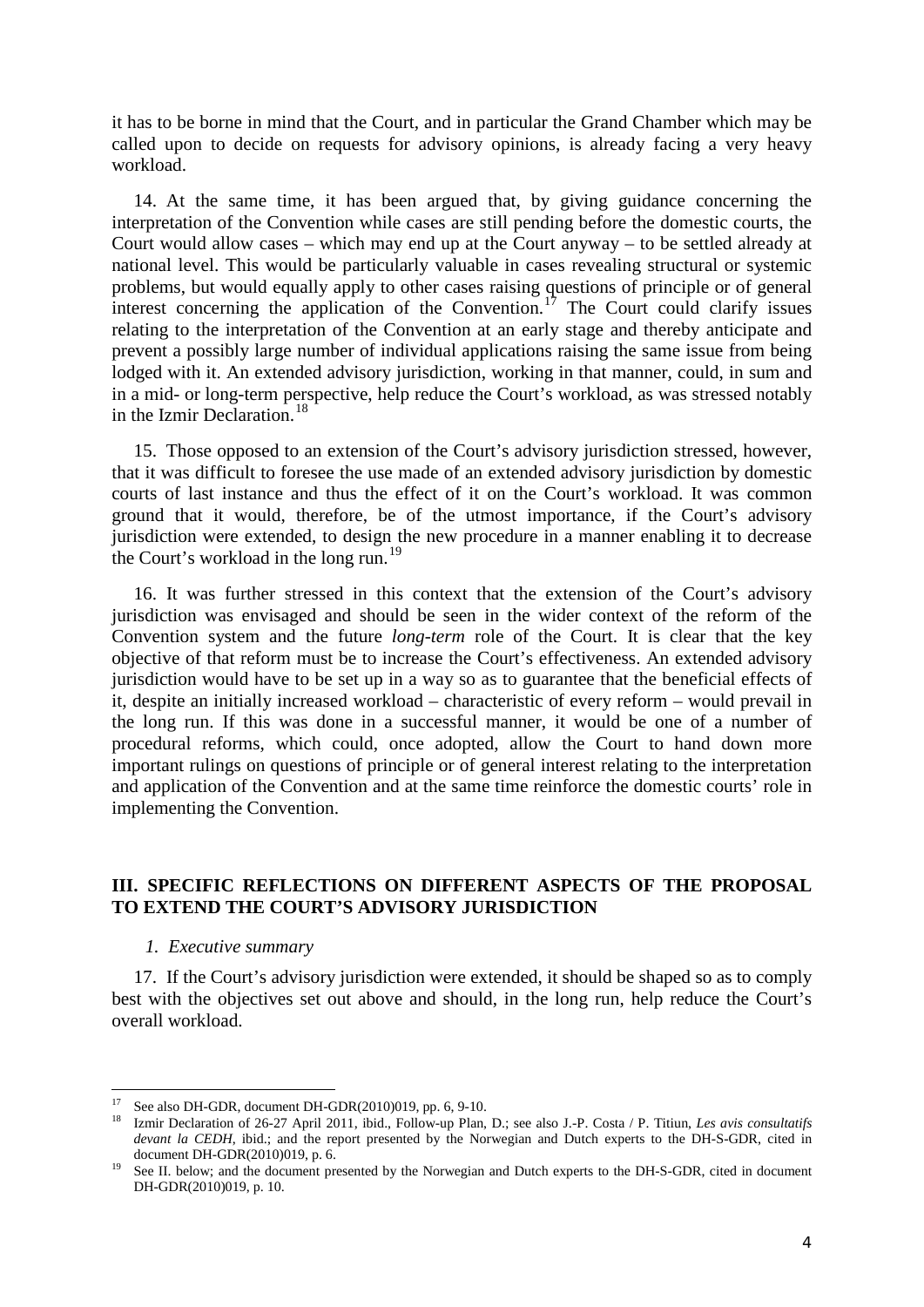18. The Court notes that the discussions on the question of the Court's future advisory jurisdiction in the Committee of Experts on the Reform of the Court (DH-GDR) of the Committee of Ministers' Steering Committee for Human Rights (CDDH) were mainly based on a proposal made in January 2009 by the Norwegian and Dutch experts to the Reflection Group for the follow-up of the reform of the Court (DH-S-GDR).<sup>[20](#page-4-0)</sup>

19. Assuming that the Court's jurisdiction to give advisory opinions is extended, this proposal appears to be in line with the aims pursued by that extension. Support has been expressed by those generally in favour of an extended advisory jurisdiction for most aspects of the proposal. Different reflections concerned notably the types of cases in which a request for an advisory opinion should be allowed and the scope of possible interventions by other parties in the proceedings. The Court shall first summarise the characteristics of a possible future advisory jurisdiction which, were its jurisdiction to be extended, appear best to attain the objectives pursued by an extended advisory opinion procedure and then develop its reflections in more detail.

20. In order to avoid an increase in the workload, only domestic courts of last instance should be authorised to request an advisory opinion. It was repeatedly argued that such requests should only be allowed in cases concerning questions of principle or of general interest relating to the interpretation of the Convention. Some considered that, as under the Norwegian / Dutch proposal, advisory opinions should be restricted to cases revealing potential systemic or structural problems<sup>21</sup>.

21. As for the procedure to be followed, it should be optional for domestic courts to submit a – duly reasoned – request for an advisory opinion. The Court, for its part, should have discretion to refuse requests to give an advisory opinion. Much support was expressed for the proposal that the Court should not be obliged to give reasons. It could adopt a set of general guidelines for national courts on the scope and the functioning of its advisory jurisdiction. In principle, the Grand Chamber should have jurisdiction to give advisory opinions.

22. As for the time-frame for dealing with requests for an advisory opinion, these may only concern important cases raising questions of principle or of general interest relating to the interpretation of the Convention or cases revealing potential systemic or structural problems, which call per definition for priority treatment. The Court should therefore aim at giving an advisory opinion on a domestic court's request within a relatively short time.

23. Only the Government of the State the domestic court of which requested the Court to give an advisory opinion should have a *right* to intervene in the advisory opinion proceedings (according to the Norwegian / Dutch proposal, all States Parties to the Convention should have the opportunity to submit written submissions)<sup>[22](#page-4-2)</sup>. For other States Parties to the Convention, any person concerned and other institutions, the existing rules laid down in Article 36 of the Convention should apply *mutatis mutandis*.

24. Considerable support was expressed for the view that advisory opinions should not be binding. The right to individual application under Article 34 of the Convention should not be

<span id="page-4-0"></span><sup>&</sup>lt;sup>20</sup> See document DH-S-GDR(2009)004.

<span id="page-4-1"></span><sup>&</sup>lt;sup>21</sup> See the document presented by the Norwegian and Dutch experts to the DH-S-GDR, cited in document DH-GDR(2010)019, p. 7.<br><sup>22</sup> See the document presented by the Norwegian and Dutch experts to the DH-S-GDR, cited in document DH-

<span id="page-4-2"></span>GDR(2010)019, pp. 8-9.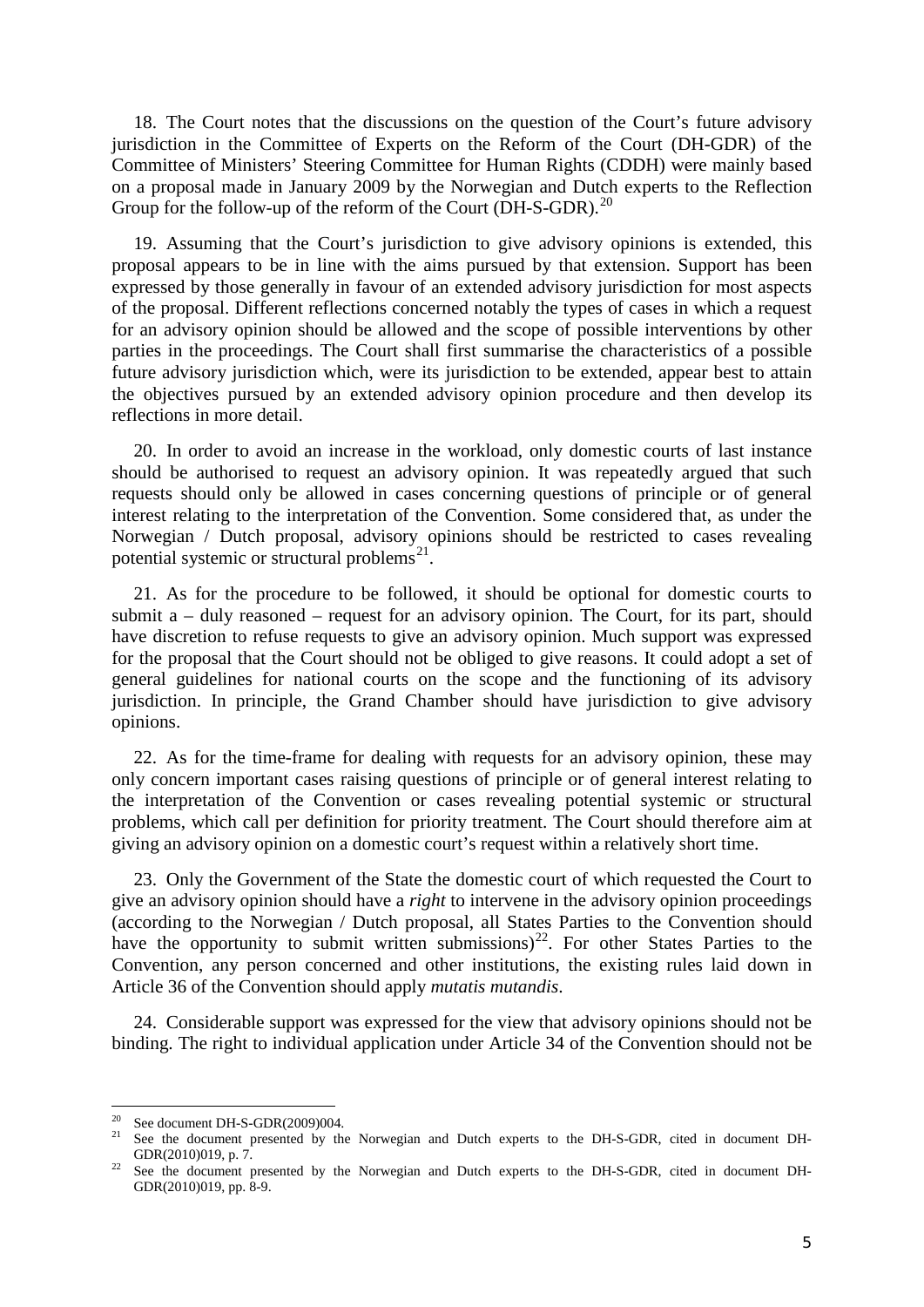restricted where the Court has issued an advisory opinion. A number of judges, however, pleaded in favour of a binding nature of advisory opinions.

25. It should be optional for State Parties to ratify an additional Protocol to the Convention providing for an extension of the Court's advisory jurisdiction and thus to allow their courts to make requests for advisory opinions with the Court.

# *2. Domestic authority/ies which could request an advisory opinion[23](#page-5-0)*

26. As set out above, one of the main aims of extending the Court's advisory jurisdiction would be to allow for an institutionalised dialogue between domestic courts of last instance and the Court. Therefore, as has already been proposed by the Group of Wise Persons,  $^{24}$  $^{24}$  $^{24}$  only the court(s) or tribunal(s) of a Member State against whose decision there is no judicial remedy under national law should be authorised to request the Court to give an advisory opinion. Parliaments or governments should not be authorised to do so.<sup>[25](#page-5-2)</sup> This limited competence to submit a request for an advisory opinion would also avoid a proliferation of such requests.

### *3. Types of cases in which a request for an advisory opinion should be allowed[26](#page-5-3)*

27. Considerable support was expressed for the view that if the Court's advisory jurisdiction were to be extended, advisory opinions should only be allowed in essential cases that relate to the interpretation and application of the Convention, and accordingly concern, as proposed by the Wise Persons,  $27$  questions of principle or of general interest relating to the interpretation of the Convention or the Protocols thereto. They would thus have a completely different scope to advisory opinions given at the request of the Committee of Ministers under Articles 47-49 of the Convention, which are subject to the restrictions laid down in Article 47 § 2.

28. Others argued that the advisory jurisdiction should be limited to cases revealing a potential structural or systemic problem, as proposed by the Dutch and Norwegian experts to the DH-S-GDR.<sup>[28](#page-5-5)</sup> It could be objected, however, that this would only allow a very small number of cases potentially decreasing the Court's workload in the long run to be submitted to the Court. The above, still very limited scope of the Court's advisory jurisdiction would sufficiently guarantee that the subject-matter of an advisory opinion would affect numerous existing or potential future cases, possibly concerning several Contracting Parties. It was submitted that it would therefore allow sufficient scope for an institutionalised dialogue to be created between domestic courts and the Court, without running counter to the aim of reducing the Court's overall workload in the medium- to long-term.

29. Advisory opinions in cases concerning questions of principle or of general interest in the above sense could also cover cases raising an issue with regard to the compatibility with the Convention of legislation, a rule or an established interpretation of legislation by a court.<sup>[29](#page-5-6)</sup> However, there should not be an abstract review of legislation.<sup>[30](#page-5-7)</sup> The advisory

<span id="page-5-7"></span> $\overline{2}$ 

<span id="page-5-0"></span><sup>&</sup>lt;sup>23</sup> See for the different options also Doc. DH-GDR(2011)015 FINAL, pp. 5-6, point 8.<br><sup>24</sup> Report of the Group of Wise Persons to the Committee of Ministers of 15 November 2006, doc. CM(2006)203, §§ 81,

<span id="page-5-2"></span><span id="page-5-1"></span><sup>86.</sup> <sup>25</sup> See for reservations in this respect also the proposal presented by the Norwegian and Dutch experts to the DH-S-GDR, cited in document DH-GDR(2010)019, pp. 7-8.<br>
<sup>26</sup> See for the different options also Doc. DH-GDR(2011)015 FINAL, pp. 4-5, point 7.<br>
<sup>27</sup> Report of the Group of Wise Persons to the Committee of Ministers of 15 November 200

<span id="page-5-3"></span>

<span id="page-5-5"></span><span id="page-5-4"></span>

<span id="page-5-6"></span>See for this option Doc. DH-GDR(2011)015 FINAL, pp. 4-5, point 7. This would not run counter to the Court's well-established case-law in relation to individual applications that it is in the first place for the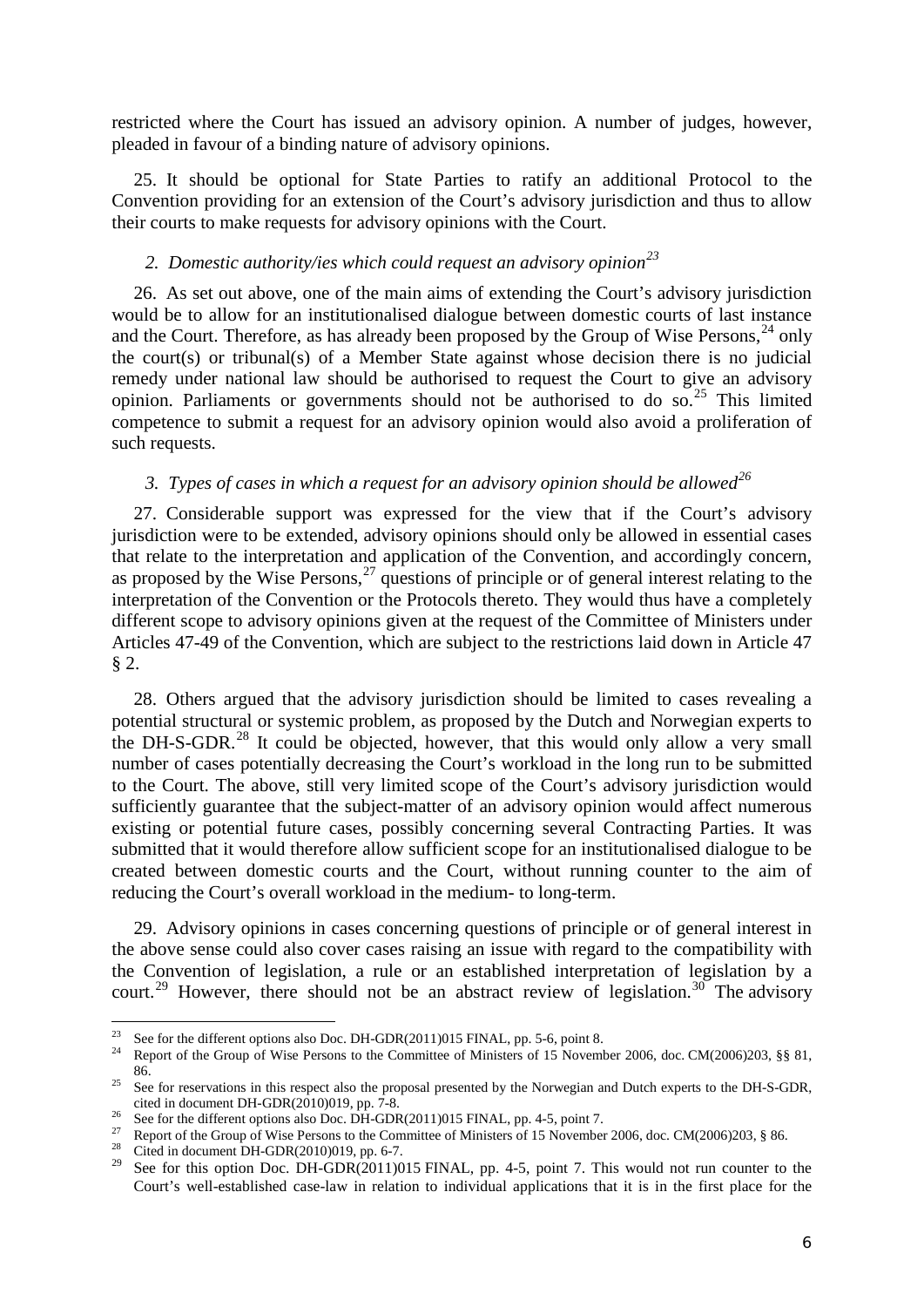opinion procedure should be limited to questions arising in a contentious case concerning individual rights in a dispute between parties.

30. Requests for advisory opinions in that sense could be envisaged in relation to many questions of principle or of general interest concerning the application of the Convention such as those that have been raised in cases before the Grand Chamber or in leading cases before the Chambers. Thus, for example, the question of the compatibility of denying a suspect access to a lawyer while in policy custody, provided for by the relevant legal provisions of domestic law, with the right to a fair trial and to legal assistance under Article 6 §§ 1, 3 (c) of the Convention,  $31$  could have been addressed in an advisory opinion. It raised a question of general interest and relevance to several States Parties to the Convention.<sup>[32](#page-6-1)</sup> Assuming that there would have been an extended advisory jurisdiction of the Court, the domestic court of last instance of the State concerned could have requested the Court, in criminal proceedings pending before it, to give an advisory opinion on the question whether the denial of access to a lawyer was compatible with Article 6 of the Convention in circumstances such as those in the case before the referring court. Following the Court's opinion, it would have been for the domestic court to apply the Court's interpretation of the Convention in the case before it.

31. Likewise, the compatibility with the Convention of the expulsion of an asylum seeker to Greece in application of the EU Dublin II Regulation,<sup>[33](#page-6-2)</sup> of the refusal to allow a homosexual person to contract marriage<sup>[34](#page-6-3)</sup> or of the denial of access to court on grounds of State immunity<sup>[35](#page-6-4)</sup>, which raised questions of principle relevant to many Contracting States to the Convention, could have been dealt with in an advisory opinion.

*4. Procedural aspects*

-

#### **a. Institution of the advisory opinion proceedings**

32. If the Court's advisory jurisdiction was extended, it should be optional for national courts to request an advisory opinion, not obligatory, in order to comply with the principle of subsidiarity.<sup>[36](#page-6-5)</sup>

33. A request for an advisory opinion should be authorised only once the factual circumstances have been sufficiently examined by the national court.<sup>[37](#page-6-6)</sup> Requests for advisory opinions should be reasoned in a way that demonstrates convincingly that the case raises a

national authorities, and notably the courts, to interpret domestic law and that the Court will not substitute its own interpretation for theirs in the absence of arbitrariness (compare, *inter alia*, *Fáber v. the Czech Republic*, no. 35883/02, § 55, 17 May 2005; and *Agbovi v. Germany* (dec.), no. 71759/01, 25 September 2006). While it is not the Court's function to deal with errors of fact or of law allegedly committed by a national court, it is called upon to intervene if and in so far as these errors may have infringed rights and freedoms protected by the Convention (compare, *inter alia*, *Schenk v. Switzerland*, 12 July 1988, § 45, Series A no. 140). The discussed possible scope of the Court's extended advisory jurisdiction would not interfere with the domestic courts' and the Court's respective competences in this respect.<br>
<sup>30</sup> See for this option Doc. DH-GDR(2011)015 FINAL, pp. 4-5, point 7.<br>
<sup>31</sup> See the Court's judgment in the case of *Salduz v.* 

<span id="page-6-0"></span>

<span id="page-6-1"></span>

<span id="page-6-2"></span>

<span id="page-6-3"></span>

<span id="page-6-4"></span>

<span id="page-6-5"></span>doc. CM(2006)203, § 82, and the report presented by the Norwegian and Dutch experts to the DH-S-GDR, cited in document DH-GDR(2010)019, p. 8; for the different options see further Doc. DH-GDR(2011)015 FINAL, p. 6, point 10.<br><sup>37</sup> See for the different options Doc. DH-GDR(2011)015 FINAL, p. 6, point 9.

<span id="page-6-6"></span>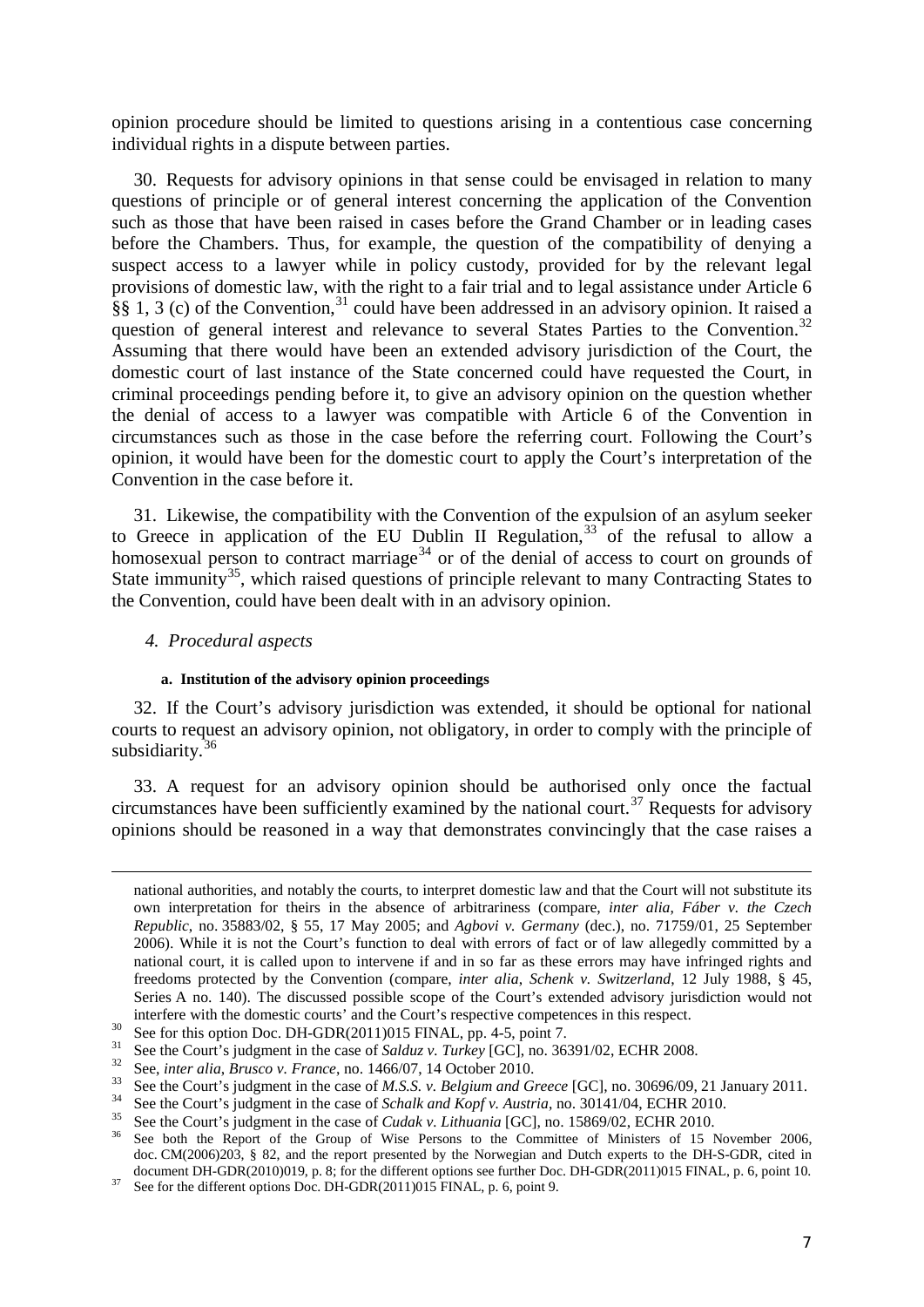question of principle or of general interest concerning the application of the Convention relevant to the outcome of the case. Inspiration could be drawn in this respect from the caselaw of the CJEU developed in relation to the preliminary reference procedure on that point (relevance of the question, *acte-clair* doctrine).

34. The Court should have discretion to refuse requests for an advisory opinion. It could be envisaged that the Panel of the Grand Chamber or a panel of the judicial formation called upon to decide on the request for an advisory opinion could have jurisdiction to decide whether or not to accept the request. In line with the Wise Persons' proposal and that of the Norwegian and Dutch experts, it could, for instance, consider it preferable to refuse a request because the subject-matter overlaps with that of a pending individual application.<sup>[38](#page-7-0)</sup> It would be for the Court to establish principles to ensure harmonious co-existence of advisory opinions and individual applications.

35. As proposed by the Wise Persons and the Norwegian and Dutch experts, it further appeared preferable to many, on balance, that the Court would have a discretion and not a duty to give reasons for the refusal of a request for an advisory opinion.<sup>[39](#page-7-1)</sup> This would guarantee that the procedure remained flexible and that the additional workload created by requests for advisory opinions would be limited as far as possible.

36. The Court is aware that a rejection of a domestic court's request for an advisory opinion without giving reasons may run counter to the objective of fostering dialogue with that court. It could therefore be envisaged that the Court adopt a set of general guidelines on requests by national courts for advisory opinions explaining the scope, the aim and the functioning of the procedure, to which it could possibly refer in case of the rejection of a request. General reasons for the rejection of a request for an advisory opinion could comprise, for instance, that an individual application raising the same issue is already pending before the Court, that the issue raised in the request can more suitably be dealt with in an individual application or that the views on the issue raised in the request are currently split within the Court (which would make an advice to domestic courts less clear). Such general guidelines should be enough to guarantee efficient cooperation of the Court with the domestic courts.

#### **b. Treatment of the request by the Court**

#### *(i) Decision-making body*

-

37. It appears advisable that, in principle and in any event at the outset, it should be for the Grand Chamber to give advisory opinions under an extended advisory jurisdiction. This is also the case for advisory opinions delivered under Articles 47-49 of the Convention at the request of the Committee of Ministers (see Rule 87 § 1 of the Rules of Court) and would reinforce the authority of advisory opinions.<sup>[40](#page-7-2)</sup>

38. It could be considered to allow judges to attach to the Court's advisory opinions under the proposed new mechanism a separate (concurring or dissenting) opinion or a statement of dissent. Judges have a right to do so in respect of advisory opinions under the above provisions of the Convention (see Rule 88 § 2 of the Rules of Court).

<span id="page-7-0"></span><sup>38</sup> Report of the Group of Wise Persons to the Committee of Ministers of 15 November 2006, doc. CM(2006)203, § 86; and the report presented by the Norwegian and Dutch experts to the DH-S-GDR, cited in document DH-GDR(2010)019,

<span id="page-7-1"></span>p. 8.<br>See for the different options in this respect Doc. DH-GDR(2011)015 FINAL, pp. 6-7, points 11 and 12; and Report of the Group of Wise Persons to the Committee of Ministers of 15 November 2006, doc. CM(2006)203, § 86; and the view presented by the Norwegian and Dutch experts to the DH-S-GDR, cited in document DH-GDR(2010)019, p. 8. See for this option Doc. DH-GDR(2011)015 FINAL, p. 9, point 18.

<span id="page-7-2"></span>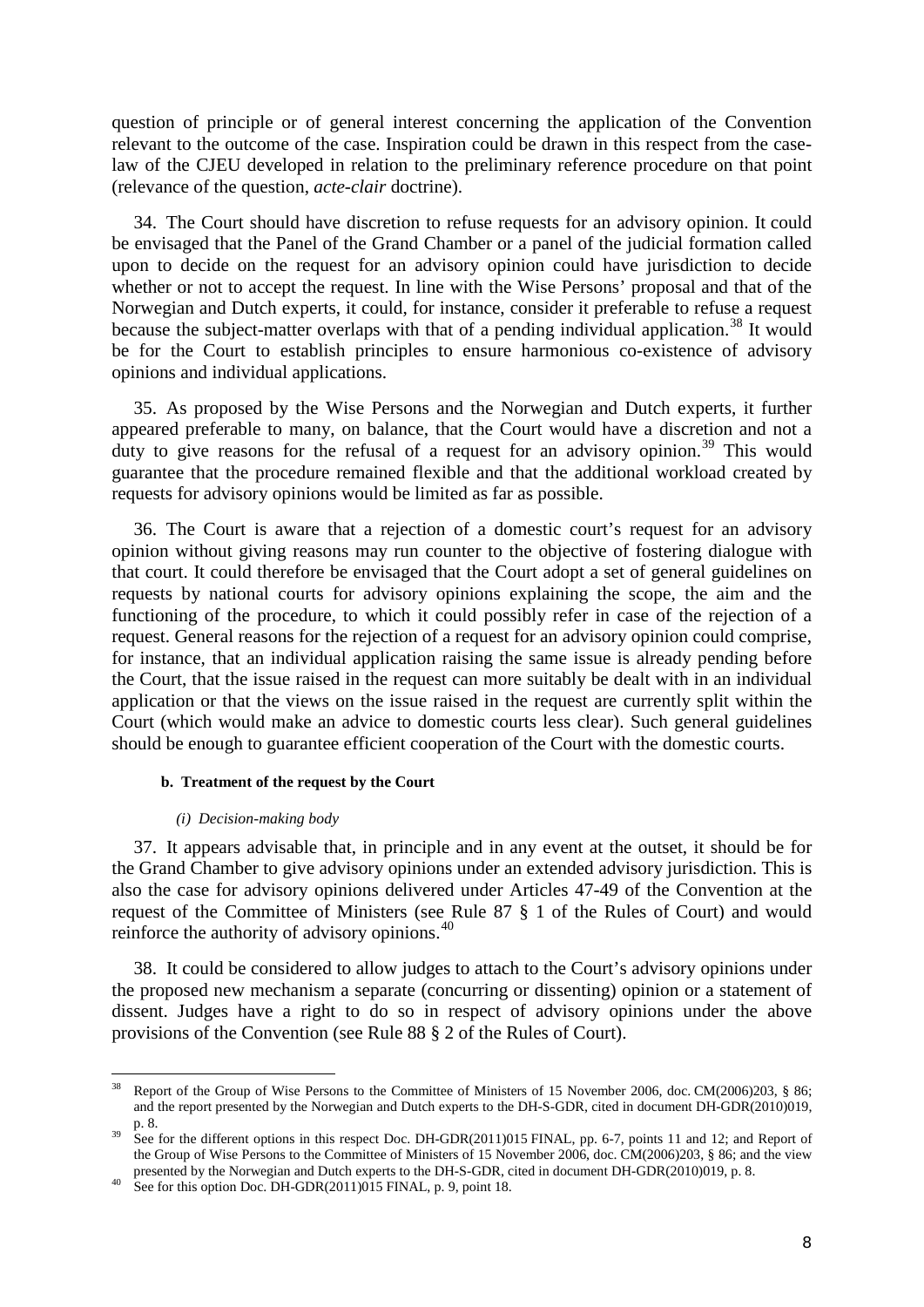#### *(ii) Priority*

39. It is for the Court to determine its priorities, which it would have to do having regard to the subject-matter underlying the request for an advisory opinion as well as to that of other Grand Chamber cases pending before it. However, advisory opinions under a possibly extended jurisdiction should only be authorised in cases concerning questions of principle or of general interest relating to the interpretation of the Convention or in cases revealing potential systemic or structural problems, which are, per definition, important cases calling for priority treatment. The Court should therefore aim at giving an advisory opinion on a domestic court's request within a relatively short time.

# **c. Intervention in the proceedings[41](#page-8-0)**

### *(i) Government of the State of which a national court requested an advisory opinion[42](#page-8-1)*

40. The Government of the State the domestic court of which requested the Court to give an advisory opinion should have a right to intervene in the proceedings in order to give its own view on the subject-matter as it is that State's legal / judicial system which would be concerned in the first place by an advisory opinion.

# *(ii) Other States Parties to the Convention, other persons and institutions[43](#page-8-2)*

41. Much support was expressed for the idea that for other States Parties to the Convention, any person concerned (including the parties to the proceedings before the domestic courts) and other institutions, the rules laid down in Article 36 of the Convention should apply *mutatis mutandis*. It should thus be left to the President of the Court to decide whether other States Parties to the Convention or other persons and institutions should be allowed to submit written or oral observations in the interest of the proper administration of justice (see, *mutatis mutandis*, Article 36 § 2 of the Convention) in the circumstances of the case. This would ensure that the procedure would not systematically become more complex while leaving open the possibility to obtain a broader range of views in cases in which this would be considered helpful.

### *5. Whether the advisory opinion should be binding on the requesting court*

42. There was considerable support for the view that the opinions requested by the domestic courts should not be binding on the courts in question, in accordance with the view expressed by the Wise Persons and by the Norwegian and Dutch experts.<sup>[44](#page-8-3)</sup> Advisory opinions are also not binding under the procedures before the International Court of Justice (ICJ), the Inter-American Court of Human Rights (IACHR) and the African Court of Human and People's Rights. The preliminary ruling procedure before the CJEU was considered as not comparable.[45](#page-8-4) Conversely, a number of judges pleaded in favour of a binding nature of advisory opinions.

43. Those in favour of non-binding advisory opinions considered that there appeared to be little risk in practice that a national court which had voluntarily asked for an advisory opinion would not subsequently follow that opinion. Several judges objected, however, that such an

 $41$ 

<span id="page-8-3"></span><span id="page-8-2"></span>

<span id="page-8-1"></span><span id="page-8-0"></span><sup>&</sup>lt;sup>41</sup> See for the different options in this respect Doc. DH-GDR(2011)015 FINAL, pp. 7-8, points 13-14.<br><sup>42</sup> See for the different options in this respect Doc. DH-GDR(2011)015 FINAL, pp. 7-8, point 14.<br><sup>43</sup> See for the diff § 82; the report presented by the Norwegian and Dutch experts to the DH-S-GDR, cited in document DH-GDR(2010)019, p. 9; and for the options on that point doc. DH-GDR(2011)015 FINAL, pp. 8-9, point 16.

<span id="page-8-4"></span><sup>&</sup>lt;sup>45</sup> See also report presented by the Norwegian and Dutch experts to the DH-S-GDR, cited in document DH-GDR(2010)019, p. 9.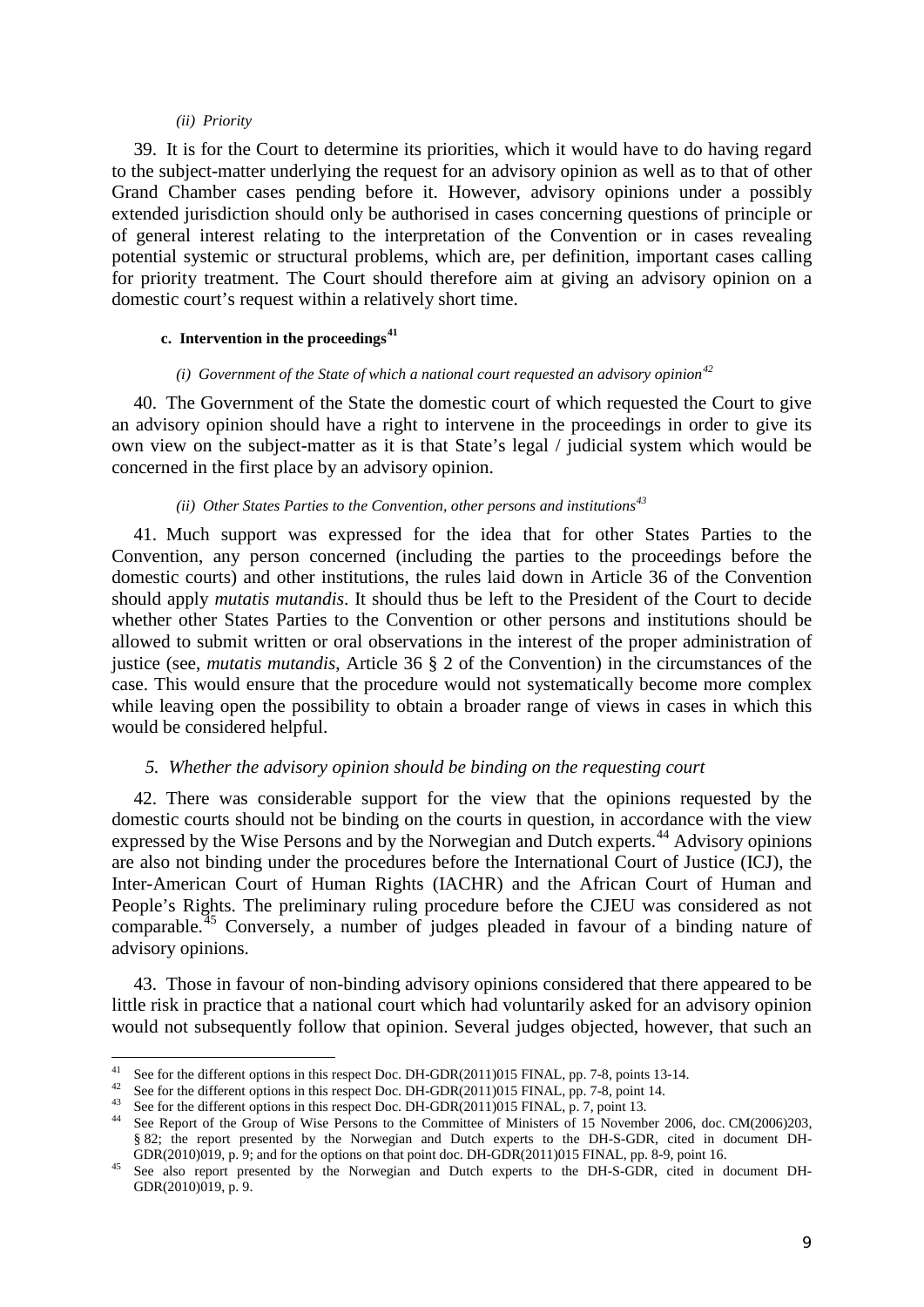eventuality could not be excluded, which would question the Court's authority. In any event, if its opinion was not followed, the Court would still have jurisdiction on an individual application lodged subsequently and could give it high priority. It is only in such circumstance that the non-binding nature of advisory opinions could undermine the aim to reduce the Court's workload and to foster the Court's dialogue with domestic courts of last instance.

44. Despite the fact that its advisory opinions would not be formally binding on the domestic courts, the Court itself should consider them as valid case-law which it would follow when ruling on potential subsequent individual applications. Despite the fact that advisory opinions would not have the binding character of a judgment in a contentious case, they would thus have "undeniable legal effects".[46](#page-9-0) Even though advisory opinions are also not binding under the procedures before the ICJ and the IACHR, these courts nevertheless draw in practice upon their reasoning in advisory opinions in the same way as upon its caselaw developed in contentious cases. $47$ 

# *6. Harmonious coexistence with the right to individual application*

45. Assuming that the Court's advisory jurisdiction was extended, the right to individual application under Article 34 of the Convention, which is at the core of the Convention system, should not be restricted where the Court has issued an advisory opinion. $^{48}$  $^{48}$  $^{48}$ The individual must retain the right to bring his or her case to Strasbourg where he or she claims that a domestic court did not (fully) follow the Court's non-binding advisory opinion. This should not undermine the purpose of an extended advisory jurisdiction to reduce the Court's overall workload. The Court should make clear that it will follow the principles established in its advisory opinions so as to encourage the domestic courts to follow those opinions and to discourage applicants from lodging applications where the domestic courts fully implemented its findings in that opinion. The procedure in a subsequent individual application could be adapted to the fact that there is a previous advisory opinion on the issue (in particular, by giving high or low priority to the application depending on whether the opinion was followed or by use of the well-established case-law procedure, the Single-Judge procedure or of the procedure under Article 37 § 1 of the Convention).

46. In order to ensure harmonious co-existence between the Court's advisory jurisdiction and its jurisdiction in individual applications, regard may further be had to the experience of the Inter-American Court of Human Rights in this respect. That court has used its discretion to refuse requests for advisory opinions, in particular, in order to ensure that its advisory jurisdiction did not prejudge or undermine in any way its jurisdiction in contentious cases.<sup>[49](#page-9-3)</sup>

<span id="page-9-0"></span><sup>46</sup> This was stressed, for instance, by the IACHR in respect of its advisory opinions, see *"Reports of the Inter-American*  Commission on Human Rights", Advisory Opinion OC-15/97 of 14 November 1997 § 26, Series A No. 15.<br><sup>47</sup> See for the ICJ, for example, *Case concerning pulp mills on the river Uruguay (Argentina v. Uruguay)*, judgment of <u>.</u>

<span id="page-9-1"></span><sup>20</sup> April 2010, §§ 89, 101, 150, 193 and 273; and *Case concerning application of the International Convention on the Elimination of All Forms of Racial Discrimination (Georgia v. Russian Federation)*, judgment of 1 April 2011 (preliminary objections), §§ 30 and 139. See for the IACHR, *inter alia, Case of Neira-Alegría et al. v. Peru*, judgment of 19 January 1995 (merits), §§ 82-84, Series C No. 20; and *Case of "Juvenile Reeducation Institute" v. Paraguay*,

<span id="page-9-2"></span>judgment of 2 September 2004, § 245, Series C No. 112. <sup>48</sup> See also the report presented by the Norwegian and Dutch experts to the DH-S-GDR, cited in document DH-GDR(2010)019, p. 9; and for the different options here Doc. DH-GDR(2011)015 FINAL, p. 9, point 17.<br><sup>49</sup> See, for instance, IACHR, "Other treaties" subject to the consultative jurisdiction of the Court, Advisory Opinion OC-

<span id="page-9-3"></span><sup>1/82</sup> of 24 September 1982, § 31, Series A No. 1; and IACHR, *Compulsory Membership in an Association Prescribed by Law for the Practice of Journalism*, Advisory Opinion OC-5/85 of 13 November 1985, § 22, Series A No. 5.